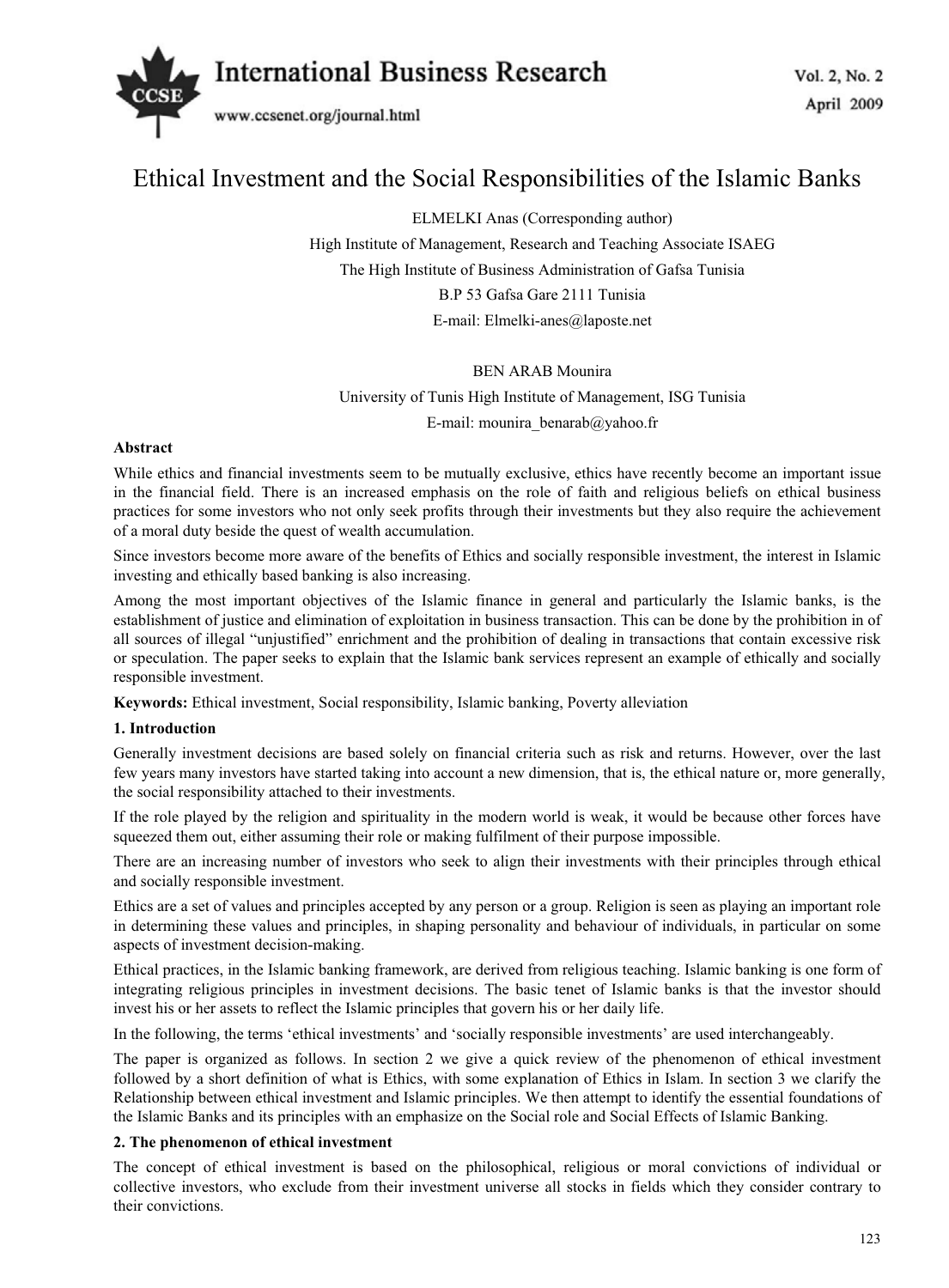Ethical investing is growing phenomenon; it deals with the questions of what is considered to be right and what is wrong.

In an economic context, ethical investments are meant to achieve monetary gains and outcomes, however it relies much more on some other objectives different from those guided only by maximizing the expected utility from pecuniary wealth or income (Note1).

Ethical investors are firstly concerned about the characteristics of the companies in which the funds are placed and then about the financial returns on their portfolios and the risks involved. This is essentially due to the "feel good" factor for those investors, which can make them having a good conscience about the returns on their assets.

The motivations for Ethical and socially responsible investment could have two sources. Subjective source are linked to personal ethics, to the application of superior moral principles with which there can be no compromise.

As for the objective motivations, they reflect apprehension about the social losses or gains arising from the firm's activities (for example pollution, smoking, work-related illnesses, etc.) (Note 2).

It should be possible, theoretically, to define an ethical investment objectively on the basis of the criteria used to select investment. Ethical investment can result from negative screening. It's most common form is the selection of an investment universe which excludes companies that operate in what are considered to be "sinful" industries: companies implicated in the production of alcohol, tobacco, nuclear energy or gambling for example. Negative screening can also exclude companies based in countries in which the political regimes do not guarantee fundamental human rights

Ethical investment can also be the result of positive screening by selecting an investment universe based on good practices in a particular field, such as in human rights or the protection of the environment, for example. Some investment universes result from the combination of both negative and positive screening (Note 3).

## **3. What is Ethics?**

Ethics is a set of moral principles that distinguish what is right from what is wrong. Ethics evaluates human practices by calling upon moral standards; also it may give prescriptive advice on how to act morally in a given situation.

*3.1 Financial Ethics "invest your money where your values are"* 

Financial Ethics is the branch of Ethics that examines ethical rules and principles within the financial context; the various moral or ethical problems that can arise in a business setting; and any special duties or obligations that apply to persons engaged in commerce. Generally speaking, business ethics is a normative discipline, whereby particular ethical standards are formulated and then applied. It makes specific judgments about what is right or wrong, which is to say, it makes claims about what *ought* to be done or what *ought not* to be done. Generally speaking, business ethics is concerned with the study of what is good and bad, right and wrong, and just and unjust in business (Note4). Ethical investing has ancient origins and is rooted in religious traditions Jewish, Christian, and Islamic teachings.

#### *3.2 Ethics in Islam*

All the monotheistic religions have their own sets of divine values and norms with regard to human behaviour, in particular economic behaviour.

Islam has very clear prescriptions about how business should be done with special focus on the social and ethical dimensions of business.

Islam requires Muslims to lead their lives according to the Islamic legal code of 'Shariah' that Muslims worldwide are expected to follow to the extent possible given their circumstances. The Shariah, or divine guiding principles, is the Islamic law of human conduct which regulates all matters of the lives of Muslims. It is based on God's holy word in the *Qur'an,* the deeds and sayings of the prophet Mohammed (*Sunah*), and the consensus of Islamic religious scholars).

Islam places the highest emphasis on ethical values in all aspects of human life. In Islam, ethics governs all aspects of life.

Islamic teachings strongly stress the observance of ethical values and moral principles in human behaviour which are repeatedly stressed throughout the Holy *Qur'an* and the numerous teachings of the Prophet (PBUH).

The most important of the basic Islamic values of life are the believe in the existence of God-the creator, temporary life on earth, accountability of all actions on the Day of Judgment, and reward by the All-Aware according to the real motive of every human action. Among the principle pillars of an Islamic society are love and fear of God, honesty, and justice (Note5).

Islamic finance flows from the principle that religion cannot be divorced from any aspect of life, including business.

The business relations in the Islamic framework are mainly ethics based originating from religious beliefs, trust and faith. Religious norms/values and beliefs are supposed to regulate human behavior in society.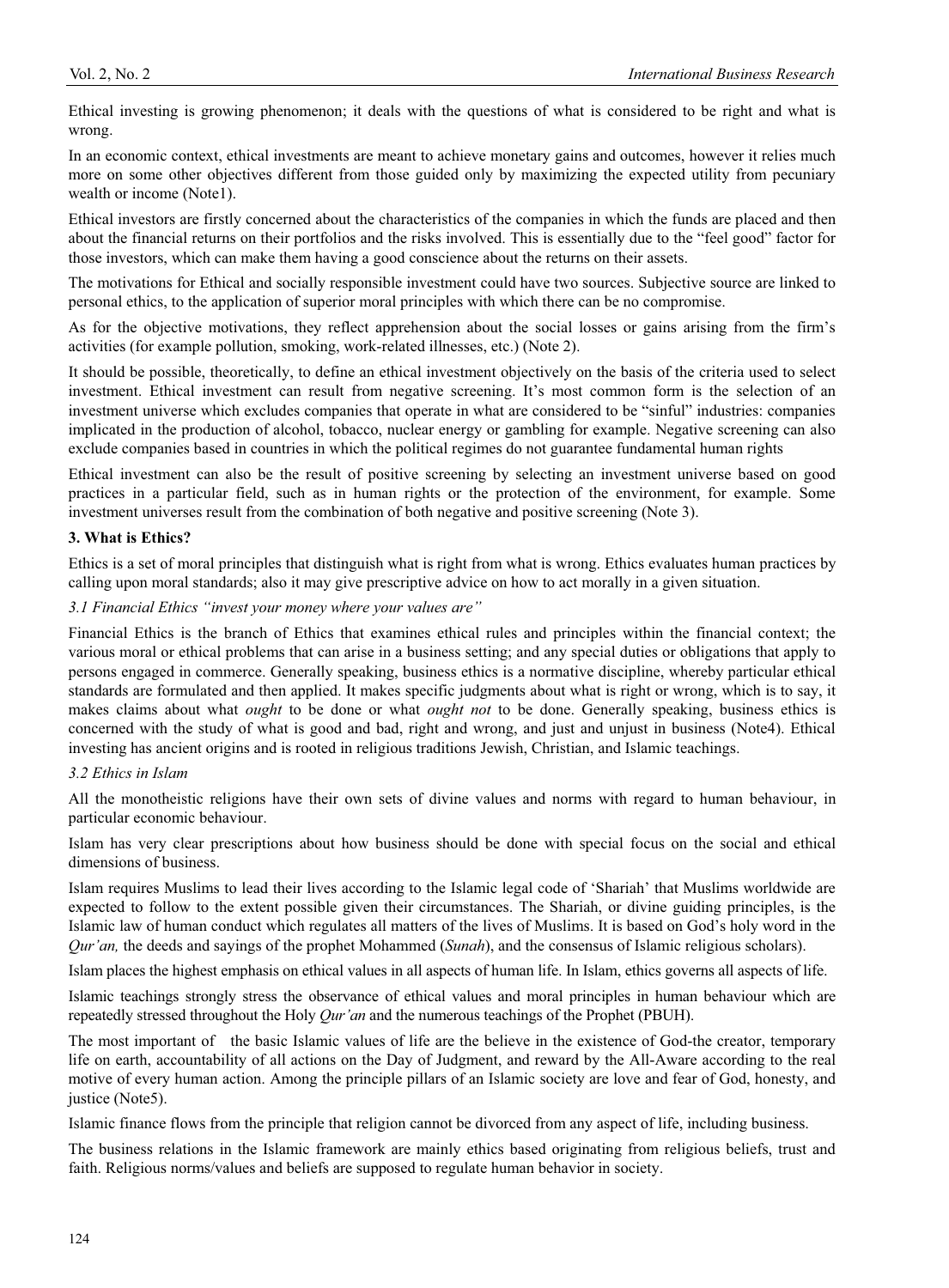The Islamic finance embraces the philosophy of risk sharing, ethical and religious goals, including a quest for justice, and the promotion of social and economic welfare which extends beyond profit maximization.

#### **4. Relationship between ethical investment and Islamic principles**

All the religions share the same basic purpose, Socio-economic justice. In an Islamic framework, an individual not only lives for himself, but the range of his activities and responsibilities extend beyond him to the welfare and interests of society at large.

In Islam, the rights and obligations of individuals and organizations with respect to others are clearly defined by religion, this is considered to make Islam a stronger and more effective basis for ethical values. Despite the presence of many schools of thought in Islam, there is agreement on basic matters of principle. Responsibilities of members of society to each other are well defined, do not change over time and are not affected by different theoretical frameworks.

In the Islamic context, the ethical investments and the social responsibilities of individuals that are derived from the *Shariah,* also apply to firms. Similarly, the main purpose of an Islamic business is to satisfy the will of God, through following the *Islamic teachings.* Islam considers work to be part of the worship of God.

Islamic ethics are based essentially on its conception of man in relation to God, his own self, the universe and the Society.

According to Islamic law an individual has the right to get return for utilizing his/her capital in an economic venture, but the issue is how it can be acquired.

It is legal for a business to achieve profits, but this goal should be pursued according to *Shariah.* Since *Shariah* defines the norms of human conduct, and how business has to deal with its external environment, businesses claiming to comply with *Shariah* should be clearer about their roles in society. Social justice and ownership are central to social relations.

Islam stresses the concept of social responsibility. All Muslims are considered to be brothers and should take care of each other, and no cheating or exploitation is allowed, whatever the reasons.

Islamic ethics create a sense of responsibility and accountability in the mind of the believer who must be guided by conscious purposes.

The Islamic perspective concerning social responsibility and justice has implications on business practices. The fundamental codes of moral behavior involve truthfulness, trustworthiness, generosity and leniency, fair treatment of workers and avoidance of evil practices such as, interest (*Riba*), fraud, cheating, deceit, exploitations, etc. in accordance to the Islamic jurisprudence concerning the lawful and unlawful which are the crucial elements of social responsibility and justice in Islam.

The permissible range of choices of Islamic investment is wide. It involves investments in companies and businesses which undertake to deploy funding on a permissible "*halal"* basis, these include interest free bank deposits. Investments to be avoided and regarded as *haram* include conventional bank savings and investment deposits, the purchase of interest yielding bonds, and the acquisition of shares in companies involved in alcohol production or distribution or in pork products.

## **5. Islamic Banking: An Overview**

The choice of the Islamic banks, as a case of study of the ethical investment, can be justified by the fact that Islamic banking is an essential component of everyday Muslim business life. Islamic banks perform in accordance with the conscience or practical interests of believing Muslims. They are similar to socially responsible funds in the west. It is thus felt that the research will make a useful contribution to the Ethical Investment theory and practice. The Islamic banks constitute a highly prominent sector in the Islamic finance. Already operating at a global level, the Islamic banking system is currently spreading fast throughout the world.

Its success is indicated by the rapid growth in number of banks, branches, accounts, and sums of money it handles. Western glorious conventional financial institutions such as Citigroup, HSBC, JF Morgan, Barclays, Kleinwort Benson, Deutsche Bank, Lloyds, JP Morgan, Royal Bank of Scotland, Algemene Bank Nederland (ABN) AMRO, Goldman Sachs, American Express, ANZ, Grindlays, United Bank of Switzerland (UBS), Commerzbank, Société Général and BNP Paribas have started introducing interest-free products to their customers.

Banking is one of the most sensitive businesses all over the world. Banks play a very positive and important role in the economy of a country*.*

Like any conventional bank, an Islamic bank is a financial intermediary and trustee of people's money with the difference that the Islamic banks reject the receipt and payment of interest on any of its operations. This prohibition of dealing with the interest rate leads them to payoff to all its depositors a share in profits and losses. This difference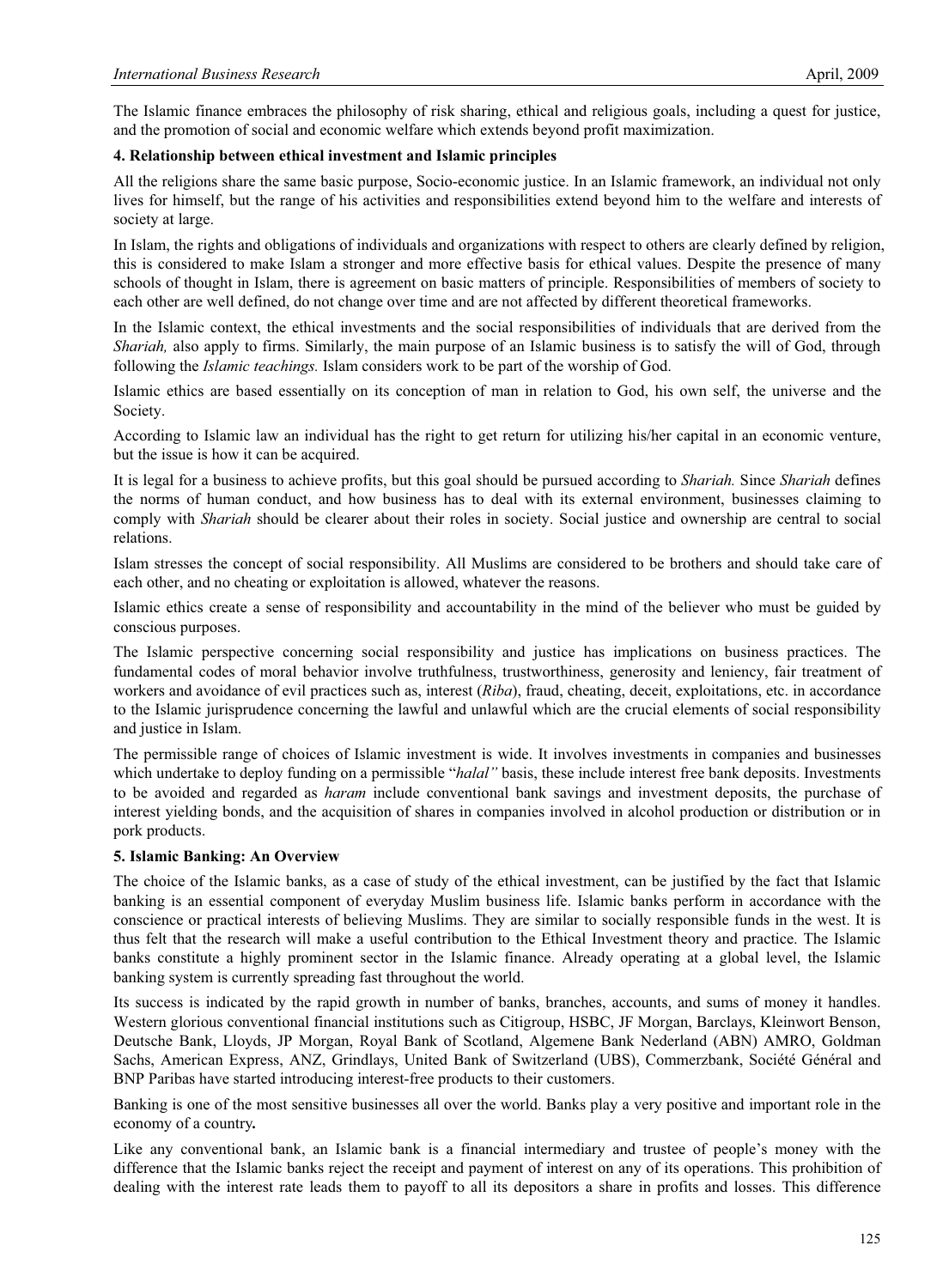introduces an element of mutuality in Islamic banking, making its depositors as customers with some ownership rights inherent within it.

Islamic banks provide investment and financing activities for Muslims who are keen to adhere to Islamic law in their business transactions; Islamic banks also offer their clients a variety of financial products that are in accordance with *Shariah.* 

What distinguish an Islamic bank from a conventional one is that the Islamic bank keeps in view certain social objectives intended for the benefit of society. The Islamic banks aim to establish distributive justice free from all sorts of exploitation. From the Islamic point of view, business transactions can never be dissociated from the moral objectives of the society.

Islamic banking aims the social justice through forbidding all forms of economic activities which are morally or socially injurious, ensuring ownership of wealth legitimately acquired, allowing an individual to retain any surplus wealth and seeking to prevent the accumulation of wealth in a few hands to the detriment of society as a whole through its laws of inheritance.

Islamic banks are mainly concerned about justice and fairness and prohibit the extracting of a surplus value in an unfair way through the practice of paying and receiving interest regardless of the purpose for which loans are made and the rates at which interests are charged.

## *5.1 Principles of Islamic banks*

The goals of the Islamic finance are not mainly materialistic but are based on the concepts of human well being and achieving a good life overall. It emphasise on community values, socio-economic justice and a balance between the material and spiritual needs of its followers.

The main principles of Islamic banks include:

¾ The prohibition of taking or receiving interest: Financial transaction should be free from interest (*Riba*) and directly or indirectly linked to a real economic transaction. Profit from indebtedness or the trading of debts is seen to be unethical. Profit from indebtedness or the trading of debts is seen to be unethical. Instead, the investor and investee should share in the risks and profits generated from a venture, an asset or a project.

The prohibition of interest "*Riba"* (Note 6) is the central tenet of the Islamic economy. This prohibition is based on arguments of social justice, equality and property rights. Interest, according to the Islamic view, violates the principle of social justice, in that it rewards people who neither make an effort nor participate in the risks of the projects financed.

The Holy Qur'an prohibits the charging and the payment of interest. Technically, *Riba* refers to the addition in the amount of the principal of a loan according to the time for which it is loaned with the amount of the loan.

Islam is not against the earning of money, but it prohibits the earning of money through unfair trading practices and other socially harmful activities.

Islam seeks to build up an economic environment based on fairness and justice through the prohibition of interest "*Riba"*. From an Islamic point of view, it is much fairer that the provider of funds shares the profits and the losses with the entrepreneur (borrower) than the receipt of a fixed return provided by the loan to the lender regardless of the outcome of the project. The idea of fairness in this situation has more than one dimension. The provider of capital has the right to a return, but this return should be equivalent to the risk and effort involved in the project for which the finances are supplied. Therefore, the *Shariah* prohibits not fixed returns but predetermined returns.

¾ A financial transaction should not lead to the exploitation of any party of the transaction; parties to a financial contract should share in the risks and rewards derived from such financing or investment transaction.

 $\triangleright$  The ban on unlawful assets: no financial transaction should be directed towards economic sectors considered unlawful such as investments in businesses dealing with tobacco, alcohol, gambling industries, drugs, harmful substances, pork as well as all enterprises for which financial leverage (indebtedness level) would be deemed excessive (including conventional financial activities) or anything else that the *Shariah* considers unlawful are deemed undesirable and prohibited "haram" or sinful activities(Note 7).

¾ Prohibition on transactions involving *Maiser* (speculation or gambling); and a prohibition on *gharar*, hazardous or excessive ambiguity in transactions or uncertainty about the subject-matter and terms of contracts *–* this includes a prohibition on selling something that one does not own. The financial transactions involving elements of speculation are forbidden, such as purchasing goods and services at a low price and selling them for a higher price in the future. This is due to the fact that speculators generate their profits at the expense of the society at large. Thus, speculation, which necessary entails artificial risk in any market be it in money, gold, commodities and the like, is not permissible in an Islamic setting.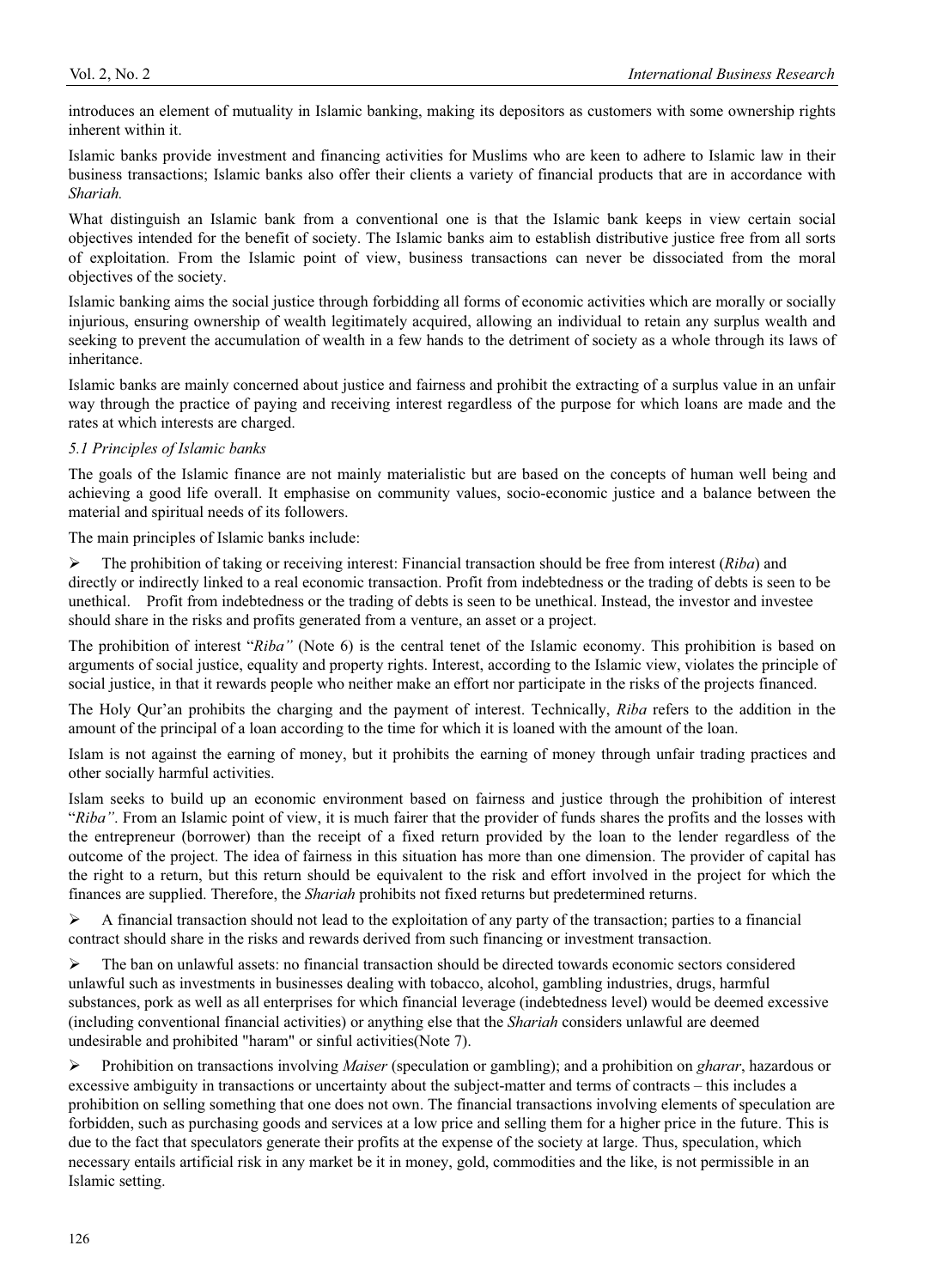$\triangleright$  Islamic business principles include respect for the environment and human welfare, fair and transparent dealing, and fair and just employment.

 $\triangleright$  Any financial transaction should be based on a tangible, identifiable underlying asset.

# *5.2 How does an Islamic bank differ from a non-Islamic bank?*

Unlike conventional banks, Islamic banks objectives should include social dimensions. Capital must have social and ethical purposes beyond pure, unfettered return. The moral principles and objectives play a more important role in the operations, missions and objectives of an Islamic bank than in a non-Islamic bank.

Islamic banks have an Islamic (religious) board, to ensure that the bank's practices are in line with the Shariah, and a strong social solidarity division.

# *5.3 The Shariah board:*

One distinct feature of the modern Islamic banking movement is the role of the *Shariah* board, which forms an integral part of an Islamic bank. A *Shariah* board monitors the workings of the Islamic bank and every new transaction that is doubtful from a *Shariah* standpoint has to be cleared by it. These boards include some of the most respected contemporary scholars of *Shariah* and the opinions of these boards are expressed in the form of fatwas. In addition, the International Association of Islamic Bankers, an independent body, supervises the workings of individual *Shariah*  boards while its Supreme Religious Board studies the fatwas of the *Shariah* boards of member banks to determine whether they conform to *Shariah*. *Shariah* law is open to interpretation and *Shariah* boards often have divergent views on key *Shariah* issues. In this regard, there is no practical guide as to what constitutes an acceptable Islamic financial instrument. A document or structure may be accepted by one *Shariah* board but rejected by another *Shariah* board.

The board should not include directors or significant shareholders of either the sponsor or the bank manager.

The selection of respected members of the community is essential because this board will bring reputation and credibility to the bank.

Broadly speaking, the three key functions of Shariah boards are:

- To provide advice to Islamic bank;
- To supervise and audit transactional procedures of Islamic bank; and

 To supervise and actively participate in the creation of innovative Shariah compliant investment and financing products and services.

## *5.4 Goals of Islamic Banking*

The ethical dimension of the Islamic banks makes them more attractive even to non Muslims who are ethically-conscious investors. Islamic banks have a major responsibility to shoulder. The ultimate goal of an Islamic bank is to serve God. The Islamic banks have to build up its own corporate culture, the central purpose of which is to get a collective morality and spirituality which, when combined with the production of goods and services, contribute to the reaching of the major socio-economic goals by emphasizing on the ethical, social and moral elements of wealth creation, with a view to enhancing equality and fairness for the society as a whole.

## **a**. **The Social Role and Social Effects of Islamic Banking**

Among the social goals of the Islamic banks, the reduction of inequality between the rich and the poor, the establishment of justice and transparency in all transactions, and the allocation of society's resources to the needy and unfortunate.

The concern over ethical investment is also relevant to Islamic banks. As a business entity established within the respect of the Islamic Law (*Shariah*), which emphasize, among other, on the principle of social justice and wellbeing.

The several prohibitions such as interest, gambling, excessive risks, etc aim to provide a level of protection of the interests and benefits of all parties involved in market transactions and to promote social harmony.

Islamic banking strives for a just, fair and balanced society as envisioned by the Islamic law.

Islamic banking perform in accordance with their ethics and social responsibility commitment as being more enduring since they are ultimately based on divine revelations.

## **b. Role of the Islamic banks in alleviating poverty:**

Poverty is seen, from an Islamic point of view, as a threat to human's believes and to the security and stability of the society as a whole. The objectives of Shariah in preserving faith, human soul, progeny, property and mind will be difficult to fulfil in the state of poverty (Note 8).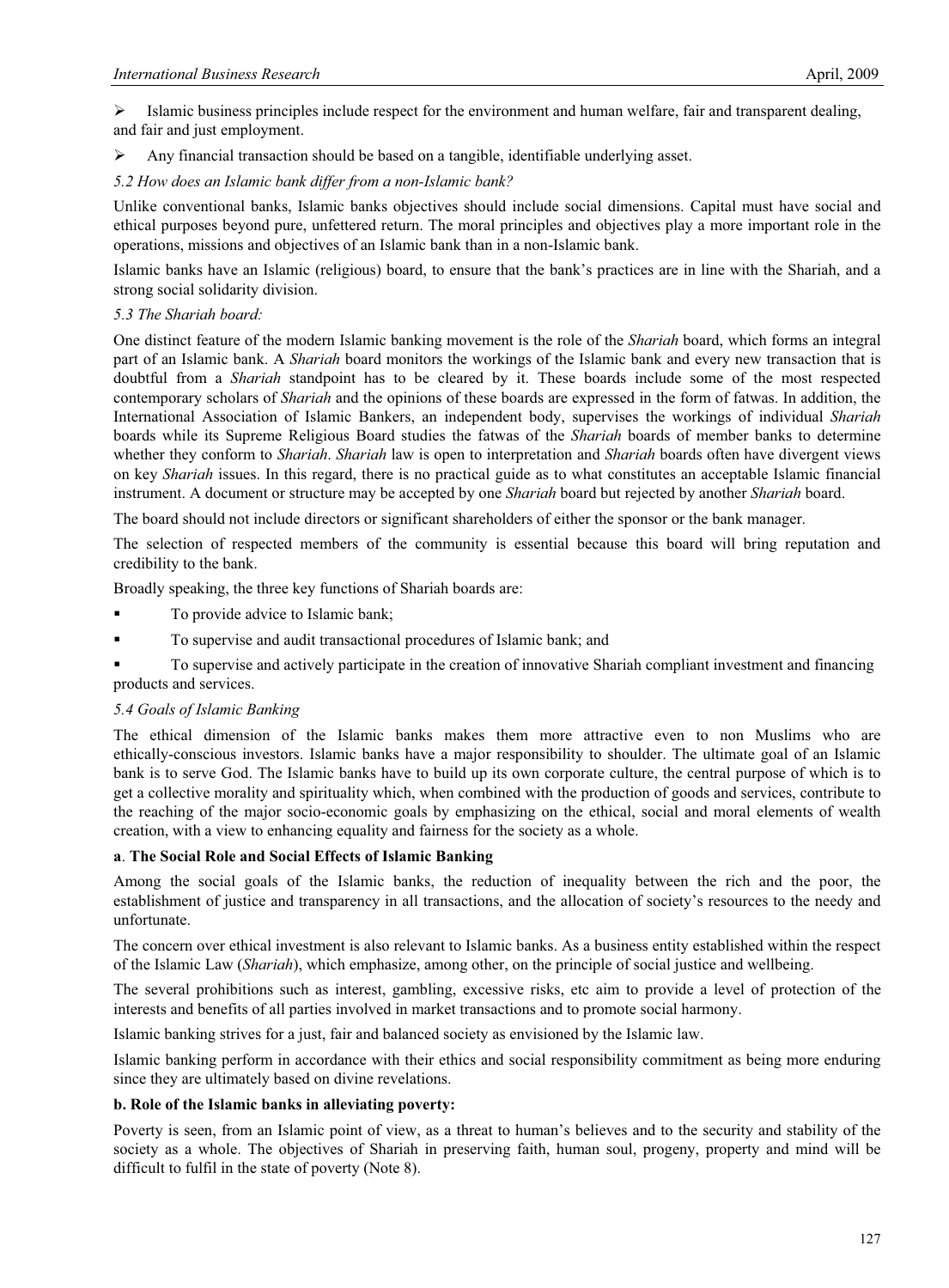These objectives require the provision of basic human needs so that people may not be forced to cross the limits of religion and morality. Islam has made the state as well as the community responsible for reducing poverty from the society.

According to the Islamic principles of social responsibility and justice, Islamic bank must care for the less fortunate in society to maintain equilibrium and social justice.

There are different methods of wealth distribution. One of these methods is called *Zakat* (tax).*Zakat* is the wealth tax paid annually on non-working capital, savings, and all types of wealth. It is one of the five basic pillars of Islam (Note 9).

Every Islamic bank thus has to establish a Zakat fund for collecting the tax from investors and depositors and distributing it to the poor. The purpose of the Zakat is to provide the less fortunate with minimum standard of good life.

The mandatory payment of Islamic tax, Zakat: The term 'Zakat' is derived from the Arabic word meaning pure. This tax is one of the five basic tenets of Islam; it is seen as a method for the redistribution of income and wealth among a society to provide equality and a fair standard of living.

The goal of the Islamic bank in alleviating poverty can be achieved by expanding their activities and services into rural areas and small communities, increasing resources mobilization through the collection of Muslims Zakah and Sadaqah and directing them to provide the poor with their basic needs and improving their standard of living.

Zakah and Sadaqah (charity) are two of the main sources of finance for poverty alleviation used by the Islamic banks. Sadaqah is a voluntary act of giving for the cause of God "Allah". Zakat is the yearly obligation of wealthy Muslims to poor and it is the share of the poor in the property and wealth of the rich. It is considered an obligatory form of "charity". It is a fixed proportion collected from the surplus wealth and earnings of a Muslim after subtracting the basic living expenses. Zakah has a deep humanitarian and social-political value.

Islamic banks can play a major role in managing the Zakah and Sadaqah fund which can be used to finance poverty alleviation activities.

Also an equitable wealth distribution can be done through Qard-al-Hasan (benevolent loans) which is a zero return of loan that the Islamic teachings urge Muslim to make available to those who need them. , the borrower then is required to pay-back the principal amount of the loan on maturity without an increment or interest. When no maturity is stipulated, the loan is repaid when asked by the lender, again without any increment. The applicant provides collateral (gold) as security for the principal amount of the loan.

Due to the strong emphasize on the ethical dimensions in Islam such as confidence, solidarity and trust, these loans display high repayment rates.

Besides this, Qard-al-Hasan is used for meeting short-term funding requirements. Whereas some Islamic banks only offer Qard-al-Hasan to clients, who also have investment account with the bank, other banks provide any needy person with this form of an interest-free loan.

#### **c. Purposes of Qard-al-Hasan**

Islam insists on enhancing brotherhood among the Muslims. The main principle of brotherhood is to care about each-others and help other who need money or do not have enough. The main objectives of qard al-hasan are: helping the needy fellow people.

- The elimination of social and economical discrimination from the society trough the establishment of better relationship among poor and the rich.
- The mobilization of wealth among all people in the society which may enhance a helpful society.
- To facilitate the poor to create new jobs market and business ventures by using their merits, skills and expertise and thus eradicates unemployment problem from the society.

Islam intends to establish justice and eliminate exploitation in the society and tries to avoid the accumulation of wealth in the hands of few ones. The Qard al-Hasan as it is an interest free loan for humanitarian and welfare purpose may ensure the proper movement of wealth amongst all classes of people in the society. That is why, the Qur'an and the Sunnah have much emphasized and encouraged for the implementation of Qard al-Hasan in the Muslims society.

#### **6. Conclusion**

This research is located in the topic area of Ethics and social responsibilities in the financial field with a particular emphasise on the Islamic banking industry.

Islamic finance in general and the Islamic banking particularly can be seen as new ideas and applications to bring ethics and social justice into the financial and economic fields.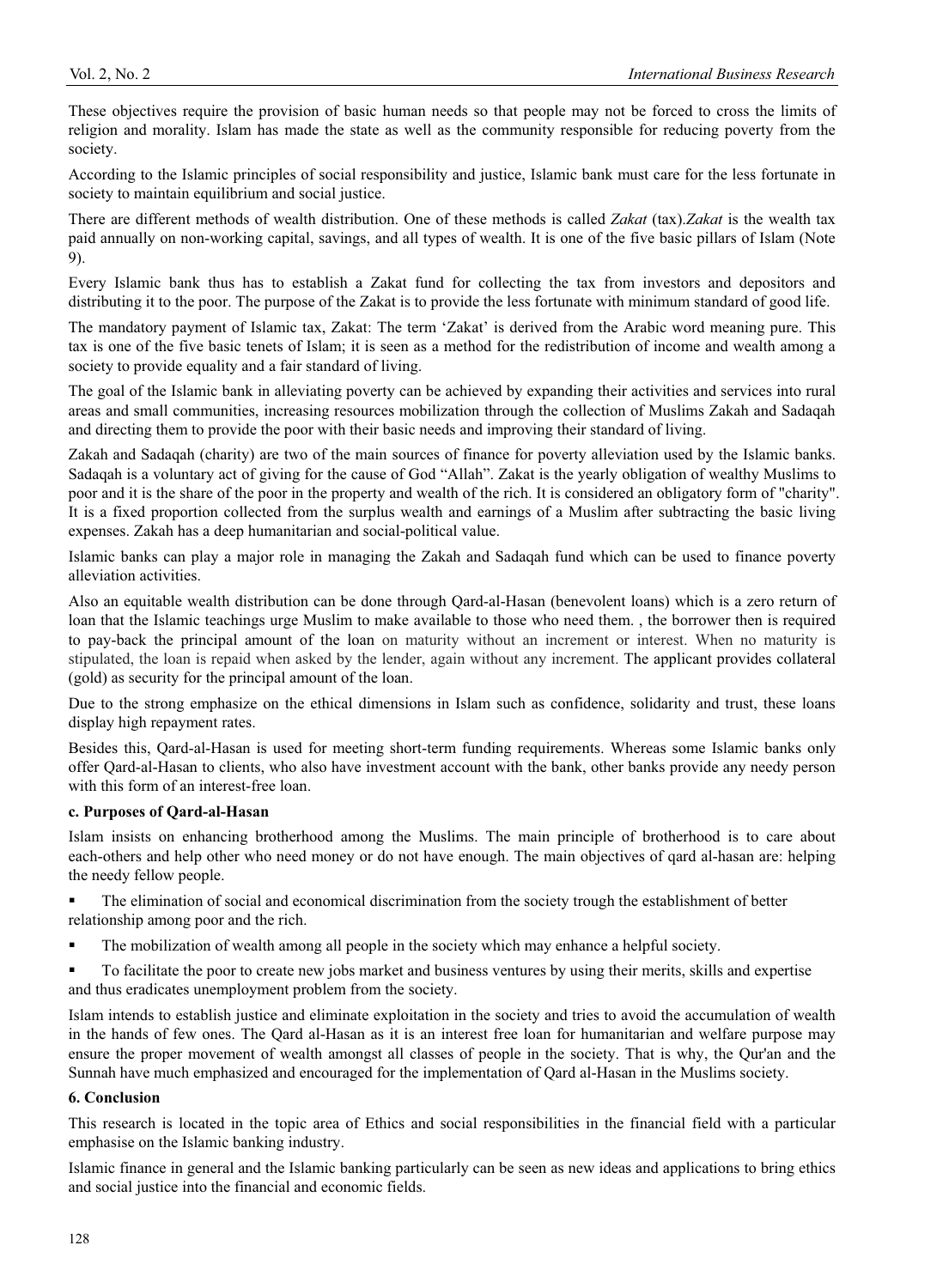The Islamic financial system has ethical foundations which are based on achieving prosperity and fair distribution of income and wealth among the society.

The principles of Islamic banking were derived from the Shariah law (Islamic law). According to the Islamic finance the ethical investment is based on a moral filter which defines the levels of halal (permissible) and haram (prohibited and undesirable) promoting a positive social climate for society, and providing an expedient legal framework.

In prohibiting transactions based on the interest rate, Islam seeks to establish a society based upon fairness and justice.

Islamic law besides prohibiting the payment and/or collection of interests also prohibits financing activities which conflicts with the moral value system of Islam such as dealing with liquor, pork, gambling, a casino, a night club or any other activity which is prohibited by Islam or known to be detrimental to society and anything which Islamic law deems Haram (unlawful).

One way of manifesting the social role of Islamic banks is the alleviation of poverty by providing finance (through Zakat distribution) to the poor to increase their income and wealth, or by offering Qard-al-Hasan.

The Islamic banks could play an important role in promoting socially desirable investment through its strong emphasis on the ethical and moral dimensions of doing the business and selecting the activities/ commodities to be financed.

Islamic banks have involves various values such as commitment to the social interest, promotion of human welfare, care for the environment and concerns for economic and social justice.

Financial services directed towards helping the poor still limited and do not have significant contribution to poverty alleviation.

This can be improved by expanding the Islamic banking activities into rural areas and small communities and increasing financial resources mobilization through the collection of Muslims' Zakah and Sadaqah which have to be directing to the poor. The Islamic banks could also maintain close contacts with the poor directly and/or indirectly, through its cooperation with other governmental and non-governmental institutions.

#### **References**

El Hawary, D. and Wafik Grais. (2005). "The Compatibility of Islamic Financial Services and Microfinance: A Little-Explored Avenue for Expanding Outreach". NUCDF, *Microfinance Issue* (14 July, 2005).

Mark S Schwartz. (2003). The "ethics" of ethical investing Journal of Business Ethics*;* Mar 2003; 43, 3; ABI/INFORM Global pg. 195.

Mashhour, N.(1996). Social and Solidarity Activity in Islamic Bank*s*, *International Institute of Islamic Thoughts,* [in Arabic].

Rafik Issa Beekun. (1996). November 01, ISLAMIC BUSINESS ETHICS University of Nevada and Islamic Training Foundation

Sirkku Hellsten Chris Mallin. (2006). Are 'Ethical' or 'Socially Responsible' Investments Socially Responsible? *Journal of Business Ethics* 66: 393–406.

Sparkes , R. ( 2001 ). "Ethical investment: Whose ethics, which investment?" *Business Ethics: A European Review,* Vol. 10, No. 3, pp. 194 – 205.

#### **Internet**

http://www.islamic-banking.com/

http://www.ibisonline.net/

http://www.aaoifi.com/

http://www.iifm.net/

#### **Notes**

Note 1. Mark S Schwartz 2003 The "ethics" of ethical investing Journal of Business Ethics*;* Mar 2003; 43, 3; ABI/INFORM Global pg. 195

Note 2. Sirkku Hellsten Chris Mallin Are 'Ethical' or 'Socially Responsible' Investments Socially Responsible? Journal of Business Ethics (2006) 66: 393–406.

Note 3. Luc Renneboog Jenke ter Horst Chendi Zhang April 2007 Socially Responsible Investments: Methodology, Risk Exposure and Performance TILEC DP 2007/013 Tilburg University

Note 4. Sparkes , R . (2001) "Ethical investment: Whose ethics, which investment?" *Business Ethics: A European Review* , Vol. 10 , No. 3 , pp. 194 – 205.

Note 5. Rafik Issa Beekun November 01, 1996 ISLAMIC BUSINESS ETHICS University of Nevada and Islamic Training Foundation.